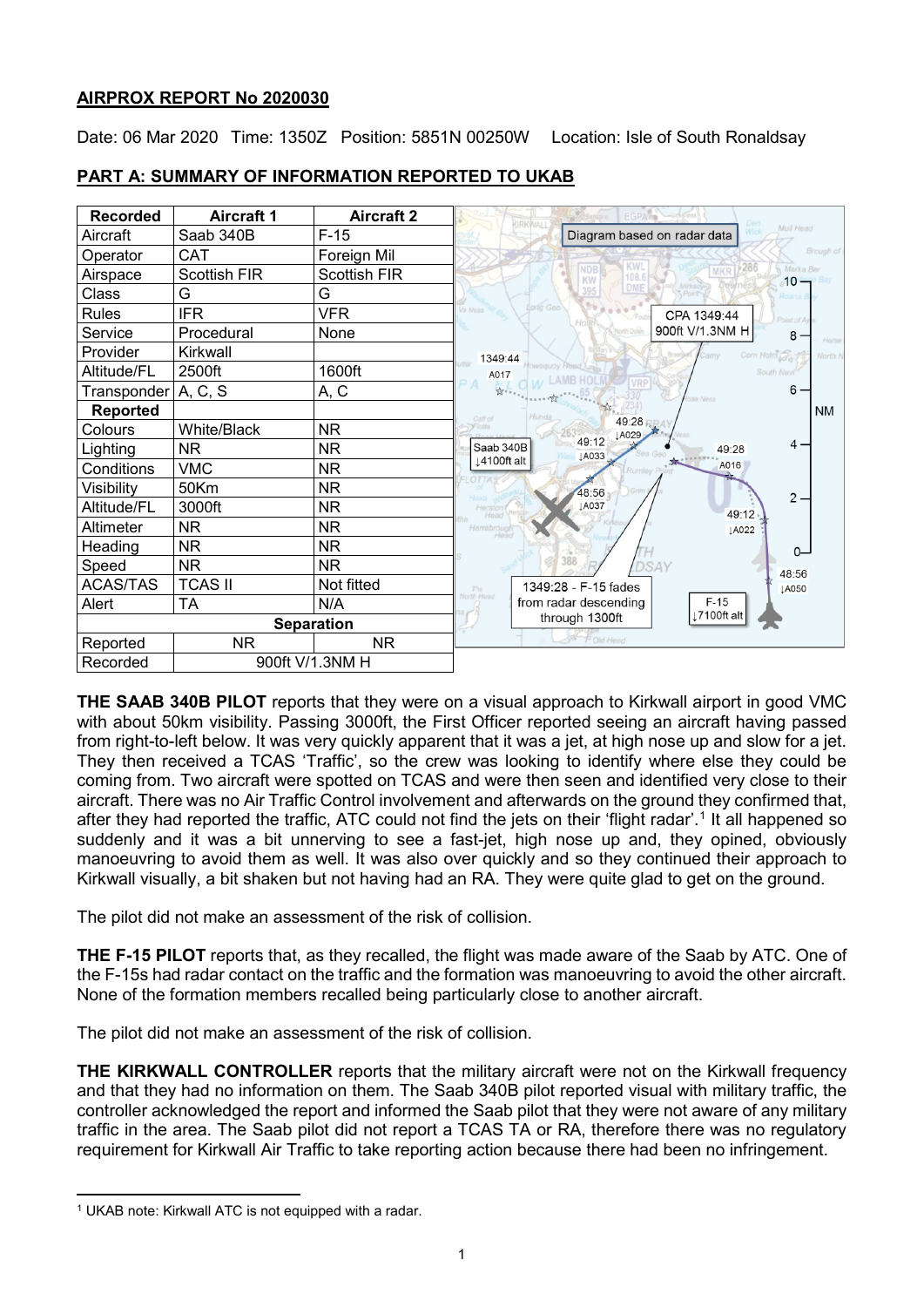F-15

F-15

The controller did not make an assessment of the severity of the incident.

## **Factual Background**

The weather at Kirkwall Airport was recorded as follows:

METAR EGPA 061350Z 21013KT 9999 FEW015 06/03 Q1002=

#### **Analysis and Investigation**

#### **UKAB Secretariat**

The NATS radar replay was reviewed from 1345 and showed a 4-aircraft formation of F-15s on a northerly heading descending into low-level approximately 7NM to the east of the Isle of South Ronaldsay. The aircraft then turned onto a westerly heading at around 1348 and continued their descent. During this time, radar track on one of the aircraft was lost.

At 1348:56, the lead F-15 passed through the 12 o'clock of the Saab 340 at a range of 2.9NM and with a vertical separation of 1700ft (Figure 1). At 1349:20 the Saab 340 pilot announced on the Kirkwall frequency that 2 aircraft had just passed them and that they had them both in sight – this was the lead pair of aircraft (the second aircraft was not painting on radar); the trail pair of aircraft was still to the east of the Saab 340 at this time (Figure 2).



Figure 1 – 1348:56 Figure 2 – 1349:20

The lead pair of F-15s continued in a north-westerly direction while the trail pair could be seen turning behind the Saab 340. The F-15 operating authority confirmed that this turn was a deliberate manoeuvre to route behind the Saab following aircraft radar contact being achieved. At 1349:28, the lead aircraft of the trail pair faded from radar, but the aircraft was judged to no longer be a factor to the Saab 340; CPA occurred between the final aircraft in the formation and the Saab 340 at 1349:44 and is measured at 1.3NM and 900ft (Figure 3).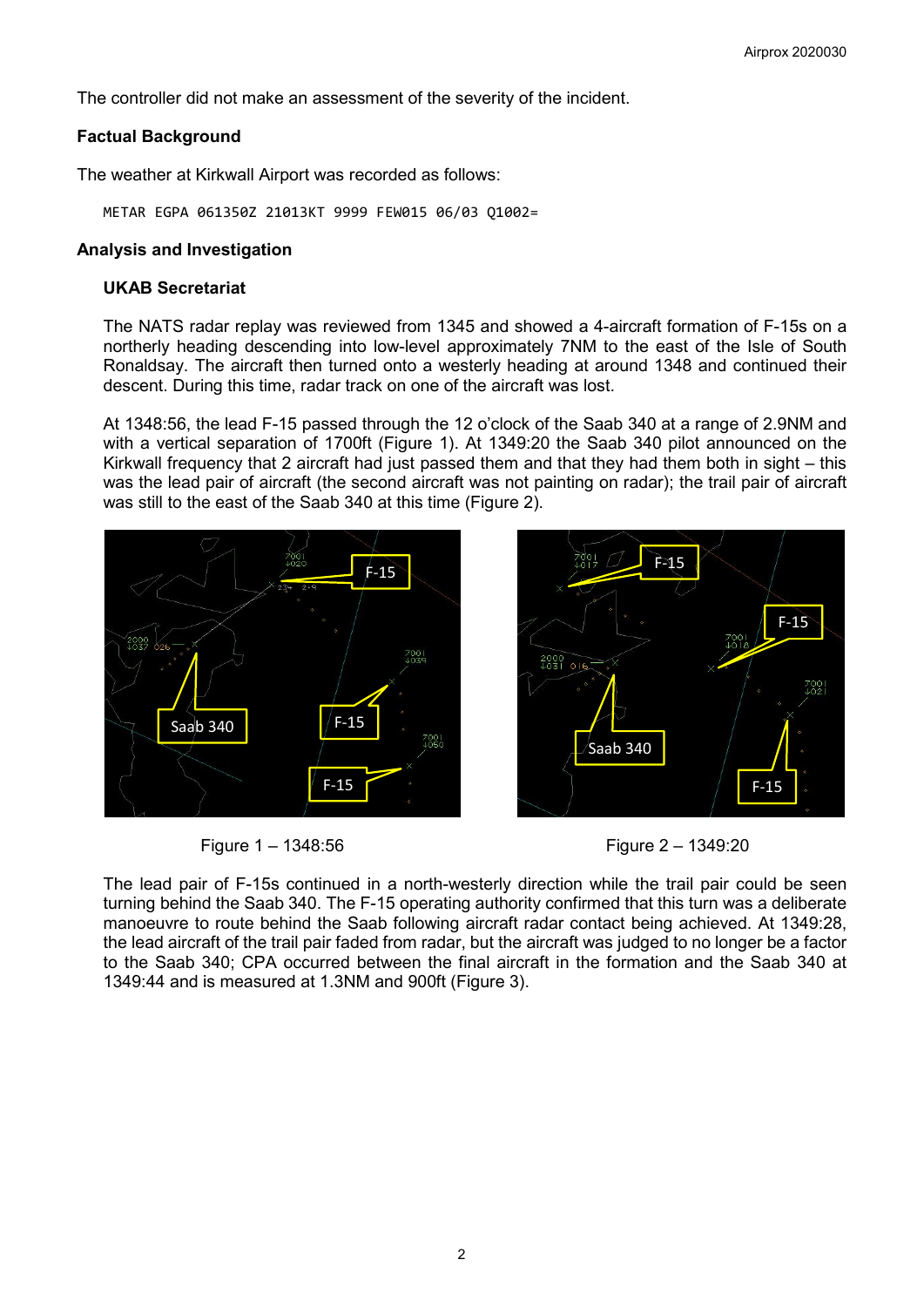

Figure 3 – 1349:44 (CPA)

The Saab 340B and F-15 pilots shared an equal responsibility for collision avoidance and not to operate in such proximity to other aircraft as to create a collision hazard.<sup>[2](#page-2-0)</sup> If the incident geometry is considered as converging then the Saab [3](#page-2-1)40B pilot was required to give way to the F-15. $^3$ 

# **Comments**

# **USAFE**

This report has been brought to the attention of the Commanding Officer of the 48th Fighter Wing and they are keen that any lessons identified are shared with all their aviators. Whilst in-depth communication with the F-15 crews has been hampered by their deployment overseas since the Airprox, the Wing's Flight Safety Office has spoken with them and confirms the following: The lead elements of the 4-ship trail were made aware of the Saab 340 by ATC (understood to have been Swanwick(Mil)) and they assessed there to be no risk of collision; as such, they continued on their planned route. The latter elements (2 x F-15) gained a solid radar contact on the Saab and elected to manoeuvre in order to ensure a safe distance from it, this they did by turning to route safely behind the Saab. At no time did any of the F-15 crews consider themselves to be in an unsafe proximity to the Saab; however, as always, they are keen to cooperate with the UKAB in order to ensure that lessons can be learned and applied.

## **Summary**

An Airprox was reported when a Saab 340B and an F-15 flew into proximity near the Isle of South Ronaldsay at 1350Z on Friday 6<sup>th</sup> March 2020. The Saab 340B pilot was operating under IFR in VMC and was in receipt of a Procedural Service from Kirkwall. The F-15 pilot was operating under VFR in VMC and was not in receipt of an ATS.

# **PART B: SUMMARY OF THE BOARD'S DISCUSSIONS**

Information available consisted of reports from the pilots of both aircraft, radar photographs/video recordings, reports from the air traffic controller involved and reports from the appropriate operating authorities. Relevant contributory factors mentioned during the Board's discussions are highlighted within the text in bold, with the numbers referring to the Contributory Factors table displayed in Part C.

<span id="page-2-0"></span><sup>2</sup> SERA.3205 Proximity.

 $\overline{\phantom{a}}$ 

<span id="page-2-1"></span><sup>&</sup>lt;sup>3</sup> SERA.3210 Right-of-way (c)(2) Converging.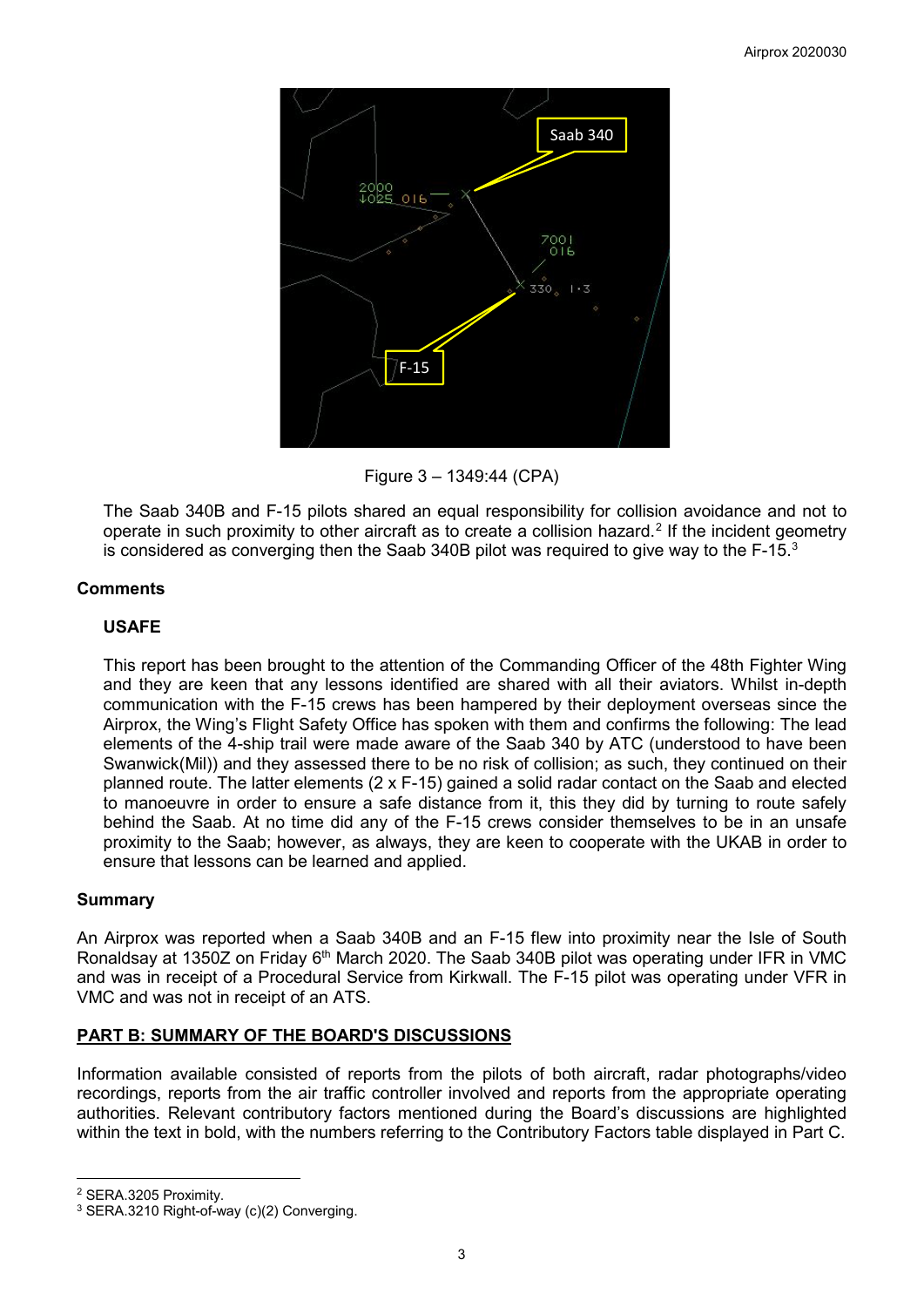Due to the exceptional circumstances presented by the coronavirus pandemic, this incident was assessed as part of a 'virtual' UK Airprox Board meeting where members provided dial-in/VTC comments. Although not all Board members were present for the entirety of the meeting and, as a result, the usual wide-ranging discussions involving all Board members were more limited, sufficient engagement was achieved to enable a formal assessment to be agreed along with the following associated comments.

The Board first considered the actions of the Saab pilot and Kirkwall controller and heard from a civil airline pilot member that it is rare to encounter other aircraft in the area in which the Airprox occurred. Furthermore, the Kirkwall controller had had no information regarding the presence of the F-15s (**CF1**) and so could not pass Traffic Information to the Saab crew. Members felt that this had probably led to a degree of surprise on the part of the Saab crew and that, once they had seen the contact on their TCAS and received an aural warning (**CF4**), they had sighted the F-15s and become concerned by their proximity (**CF5**).

Turning to the actions of the F-15 pilot, the Board was informed by the Military Low Flying advisor that there is a specific entry in the UK Military Low Flying Handbook (UKMLFH) requiring pilots to contact Kirkwall when intending to overfly the Orkney Islands.<sup>[4](#page-3-0)</sup> A discussion then followed as to whether or not the pilots had been unaware of that requirement or if they had simply forgotten to call Kirkwall during a busy phase of flight as they had been descending into low level. The Board was reminded that a very similar Airprox occurred in the same area in April 2019 [Airprox 2019085], again between a formation of F-15s flying in the Military Low Flying System and a Saab inbound to Kirkwall, and that on that occasion the Kirkwall controller had also not received any information regarding the presence of the fast jets. Ultimately, members agreed that, on the balance of probabilities, the F-15 pilots had not been aware of the requirement within the UKMLFH (**CF3**) and that they had therefore not complied with this requirement (**CF2**).

In considering the risk of this encounter, the Board noted that the Saab pilot had been quite concerned by the presence of the fast jets but that the lead pair had been passed Traffic Information on the Saab and had considered it to not have been a factor, and that the trail pair had gained radar contact on the Saab and had adjusted their routing to pass behind it. With a CPA of 1.3NM horizontal and 900ft vertical separation, members considered that normal safety standards and parameters for flight in Class G airspace had pertained and assigned a Risk Category E to this event.

## **PART C: ASSESSMENT OF CONTRIBUTORY FACTORS AND RISK**

Contributory Factors:

|     | 2020030                                              |                                                              |                                                                      |  |  |
|-----|------------------------------------------------------|--------------------------------------------------------------|----------------------------------------------------------------------|--|--|
| CF. | <b>Factor</b>                                        | <b>Description</b>                                           | Amplification                                                        |  |  |
|     | <b>Ground Elements</b>                               |                                                              |                                                                      |  |  |
|     | • Situational Awareness and Action                   |                                                              |                                                                      |  |  |
|     | Contextual                                           | • Situational Awareness and Sensory Events                   | The controller had only generic, late or no Situational<br>Awareness |  |  |
|     | <b>Flight Elements</b>                               |                                                              |                                                                      |  |  |
|     | • Regulations, Processes, Procedures and Compliance  |                                                              |                                                                      |  |  |
| 2   | <b>Human Factors</b>                                 | • Flight Operations Documentation and<br><b>Publications</b> | Regulations and/or procedures not complied with                      |  |  |
|     | <b>• Tactical Planning and Execution</b>             |                                                              |                                                                      |  |  |
| 3   | <b>Human Factors</b>                                 | • Flight Planning and Preparation                            |                                                                      |  |  |
|     | • Electronic Warning System Operation and Compliance |                                                              |                                                                      |  |  |
| 4   | Contextual                                           | • ACAS/TCAS TA                                               |                                                                      |  |  |
|     | • See and Avoid                                      |                                                              |                                                                      |  |  |
| 5   | <b>Human Factors</b>                                 | • Perception of Visual Information                           | Pilot was concerned by the proximity of the other<br>aircraft        |  |  |

<span id="page-3-0"></span>l <sup>4</sup> UKMLFH, Section 2, LFA 14 Paragraph 9.